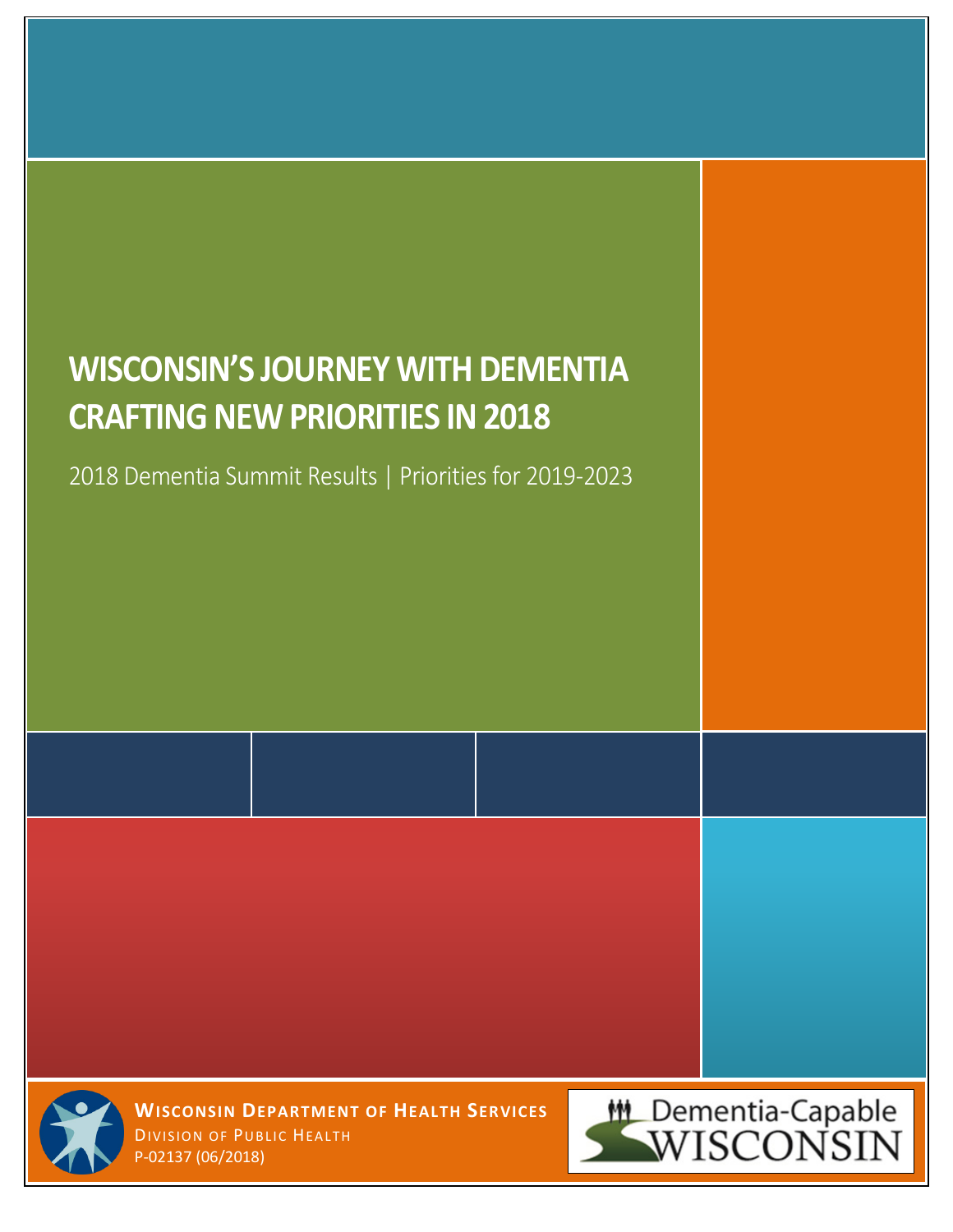### **INTRODUCTION**

The Wisconsin Department of Health Services (DHS) is working with partners across the state on a fiveyear State Plan for Alzheimer's disease and related dementia (State Plan). DHS and The Johnson Foundation at Wingspread co-hosted a stakeholder "Dementia Summit" in March 2018 to lay the foundation for the new State Plan. The State Plan will be implemented from 2019 through 2023.

The purpose of the Dementia Summit was to engage key stakeholders in identifying priorities for the State Plan and to craft a structure for implementation. Summit participants established high-level goals and strategies in four major categories: care in communities, health care, dementia-related crisis response, and facility-based care. This document shares those goals and strategies.

The State Plan is a Wisconsin plan. It is not one agency's plan and one agency cannot meet the goals of the State Plan independently. The State of Wisconsin will need all partners, and success of the State Plan relies on the involvement of our community, medical, social, crisis and protective service, advocacy, and provider networks. Whether you participate in a State Plan committee, do systems work behind the scenes, or provide care or support to one person at a time, we welcome you to join us in continuing to move forward on creating a dementia-capable Wisconsin.

A steering committee established in mid-2018 was charged with forming workgroups to help implement the goals and strategies established at the Dementia Summit. Sign up to receive updates about the State Plan and the steering committee and workgroups on the DHS [Dementia-Capable Wisconsin](https://www.dhs.wisconsin.gov/dementia/index.htm) website.

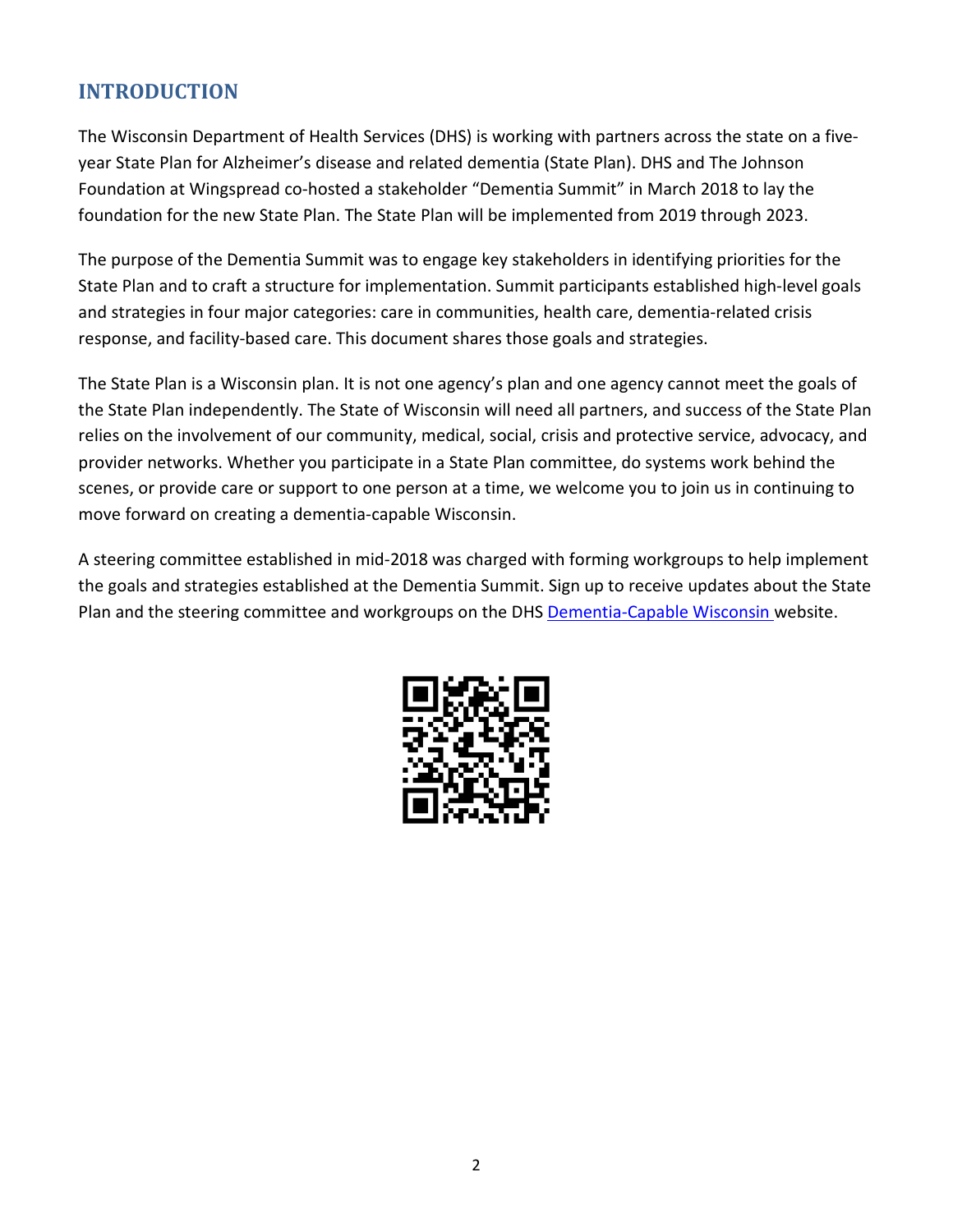# **CARE IN THE COMMUNITY**

#### **GOAL #1: Increase understanding and reduce the stigma associated with a dementia diagnosis.**

#### STRATEGIES:

- 1. Develop tools and materials to support education and awareness about dementia.
- 2. Develop a public awareness campaign about dementia, highlighting the services and resources available to support people with dementia and their family caregivers.
- 3. Develop materials for community partners to help expand dementia-friendly community efforts, including dementia-friendly business training.
- 4. Expand the use of the brain health curriculum in schools.

#### **GOAL #2: Improve and expand support and education for family caregivers of people with dementia.**

#### STRATEGIES:

- 1. Conduct focus groups with caregivers to better understand what they need.
- 2. Expand access to and the diversity of support groups for caregivers, including peer mentoring.
- 3. Expand access to respite care.
- 4. Expand the aging and disability resource center (ADRC) dementia care specialist program statewide.
- 5. Work with employers to support employees who are caregivers.

# **HEALTH CARE**

**GOAL #3: Increase timely and accurate diagnosis by primary care providers (PCPs) to enable people with Alzheimer's disease, related dementias, and other cognitive disorders to receive culturally tailored, high-quality treatment and support in order to maintain the highest possible quality of life.** 

#### STRATEGIES:

- 1. Provide PCPs with clinical training and ready access to educational resources on standardized approaches to diagnosis and management of common cognitive disorders and on appropriate referral strategies to dementia specialists for people with complicated or rare cognitive and/or behavioral disorders.
- 2. Provide incentives for PCPs to appropriately diagnose dementia, mild cognitive impairment, and other cognitive disorders.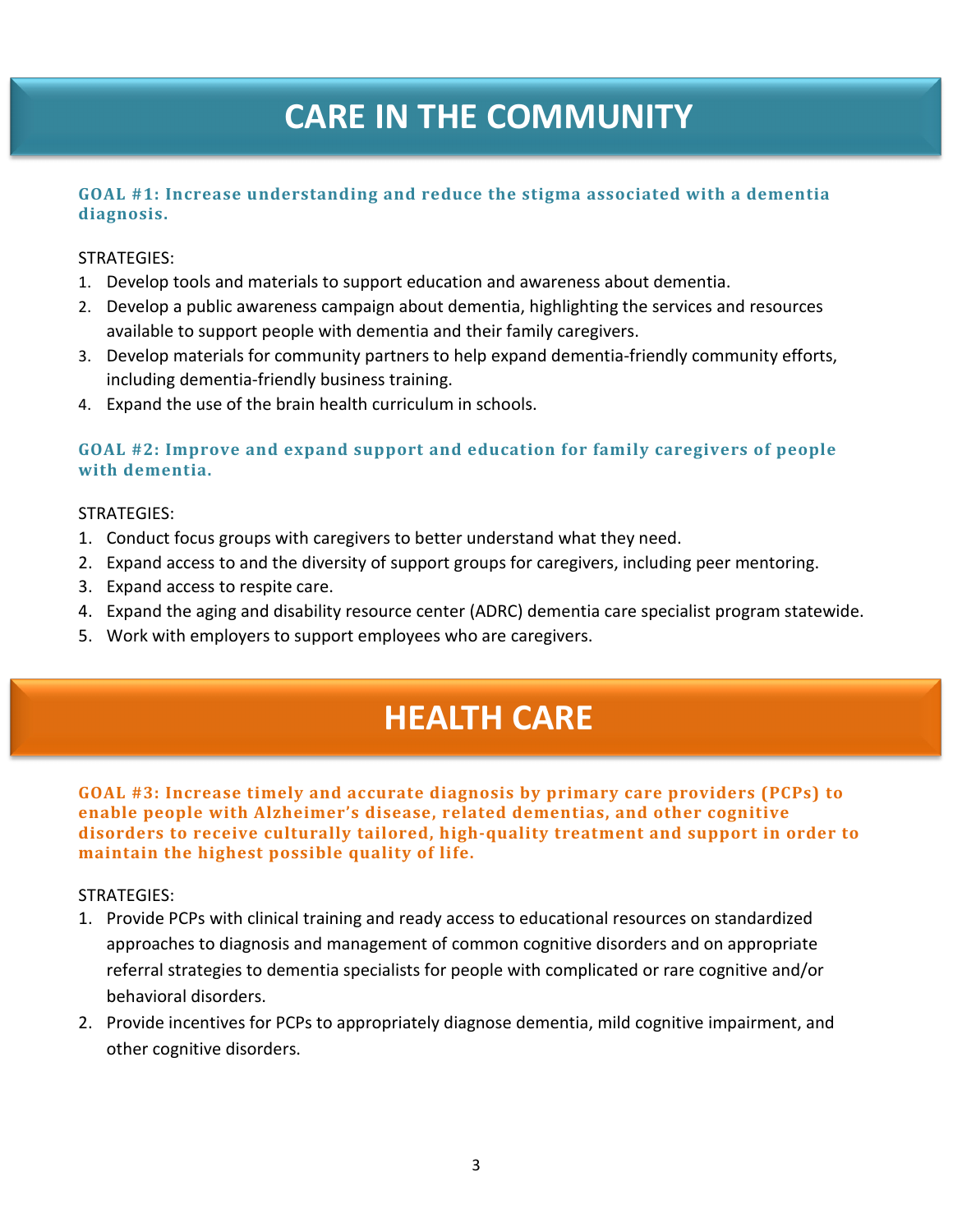- 3. Provide dementia education and information on workforce needs to undergraduate students interested in health care; medical, nursing, and physician assistant students; and residents in primary care (internal medicine, family medicine) and other related fields (psychiatry, neurology) through partnerships with state medical schools, advanced practice provider training programs, and residency programs.
- 4. Ensure that PCPs have the knowledge of and access to resources so they can provide information to people with dementia and family caregivers to help link them with community resources.

### **GOAL #4: Ensure that health care systems and providers are dementia-capable so that people with dementia and their families receive quality care in the most effective and least restrictive environment possible.**

### STRATEGIES:

- 1. Develop and implement strategies for marketing and building awareness of the value of having dementia-capable health systems for health care professionals, including administrators, associations, and the community.
- 2. Develop a roadmap and toolkits for role-specific dementia training for health system professionals, support teams, and administrative leaders including:
	- o Non-clinical staff
	- o Clinical staff
	- o Allied health professionals
	- o Primary care providers
	- o Memory care specialist clinicians
	- $\circ$  Other clinical providers (for example, orthopedic surgeons, gastroenterologists)
	- o Health care system administrators and leaders.
- 3. Enhance the competence of health care professionals by implementing basic and continuing interdisciplinary training with mandatory minimum standards.
- 4. Develop and incentivize the use of best practices in dementia care, including the provision of linkages to community resources and incorporation of dementia-friendly design principles and environments in health care settings.

# **CRISIS RESPONSE FOR PEOPLE WITH DEMENTIA**

#### **GOAL #5: Increase dementia-related knowledge and competency of crisis response professionals.**

#### STRATEGIES:

1. Develop dementia-related educational materials, including decision trees and protocols, that are customized for professional groups within the crisis system.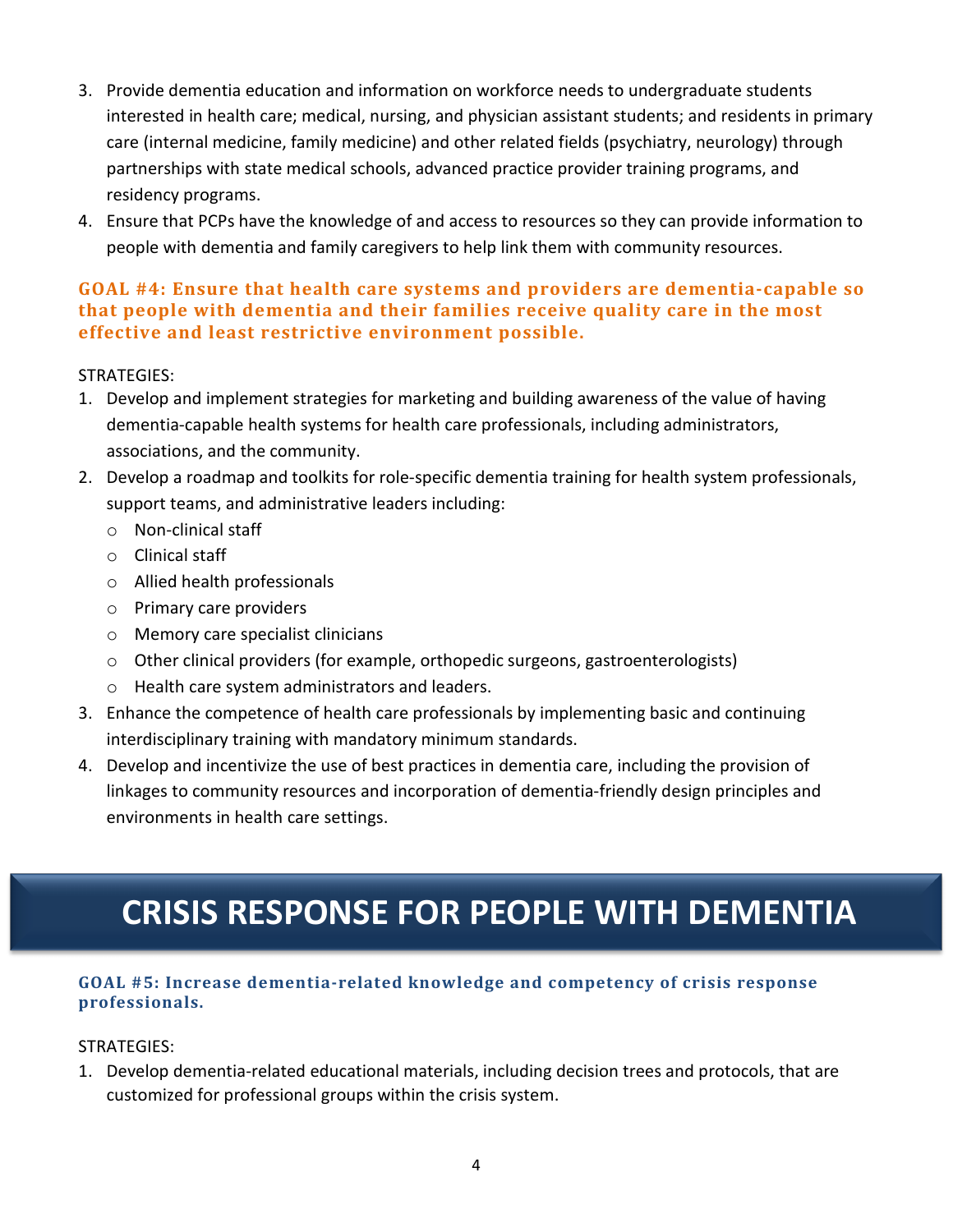- 2. Create an action plan for dementia-related training for law enforcement professionals and first responders.
- 3. Develop a dementia-related resource database and referral system that can be localized.
- 4. Provide for cross-training of county adult protective services (APS) and crisis teams on dementiacapable response.

#### **GOAL #6: Develop a uniform system of dementia-related crisis response with priority on treating and managing crisis in place.**

#### STRATEGIES:

- 1. Develop recommendations for statutory and regulatory clarification or changes.
- 2. Form a statewide workgroup to develop best practices and replication procedures and guidance.
- 3. Develop protocols for identifying individuals at risk related to dementia and for intervening, with culturally appropriate considerations at every stage.
- 4. Establish an infrastructure for dementia-related crisis response, including:
	- a. Secure funding for local personnel for a dementia-related crisis response infrastructure.
	- b. Create new positions to ensure statewide leadership within DHS.
	- c. Collect data on system operations and analyze to evaluate and improve.

# **FACILITY-BASED CARE**

#### **GOAL #7: Ensure that people with dementia receive consistent, high-quality, and appropriate care in facilities.**

#### STRATEGIES:

- 1. Identify and promote standards of practice for memory care and other dementia care in facilities.
- 2. Ensure that facility staff have the training and support needed to provide care that is consistent with standards.
- 3. Ensure that consumers have the information they need to make informed decisions.
- 4. Ensure managed care organizations (MCOs), ADRCs, and other referral services have the information needed to help consumers make informed decisions.
- 5. Promote and sustain the Wisconsin Coalition for Collaborative Excellence in Assisted Living (WCCEAL).

### **GOAL #8: Expand the workforce and increase training and credentialing of facility staff.**

#### STRATEGIES:

- 1. Expand health care charter schools.
- 2. Increase and expand outreach to high schools and middle schools to incorporate health care professions in career options for students.
- 3. Provide more geriatric training at secondary education level.
- 4. Create synergies across state agencies to ensure coordination and create efficiencies related to longterm care career development.